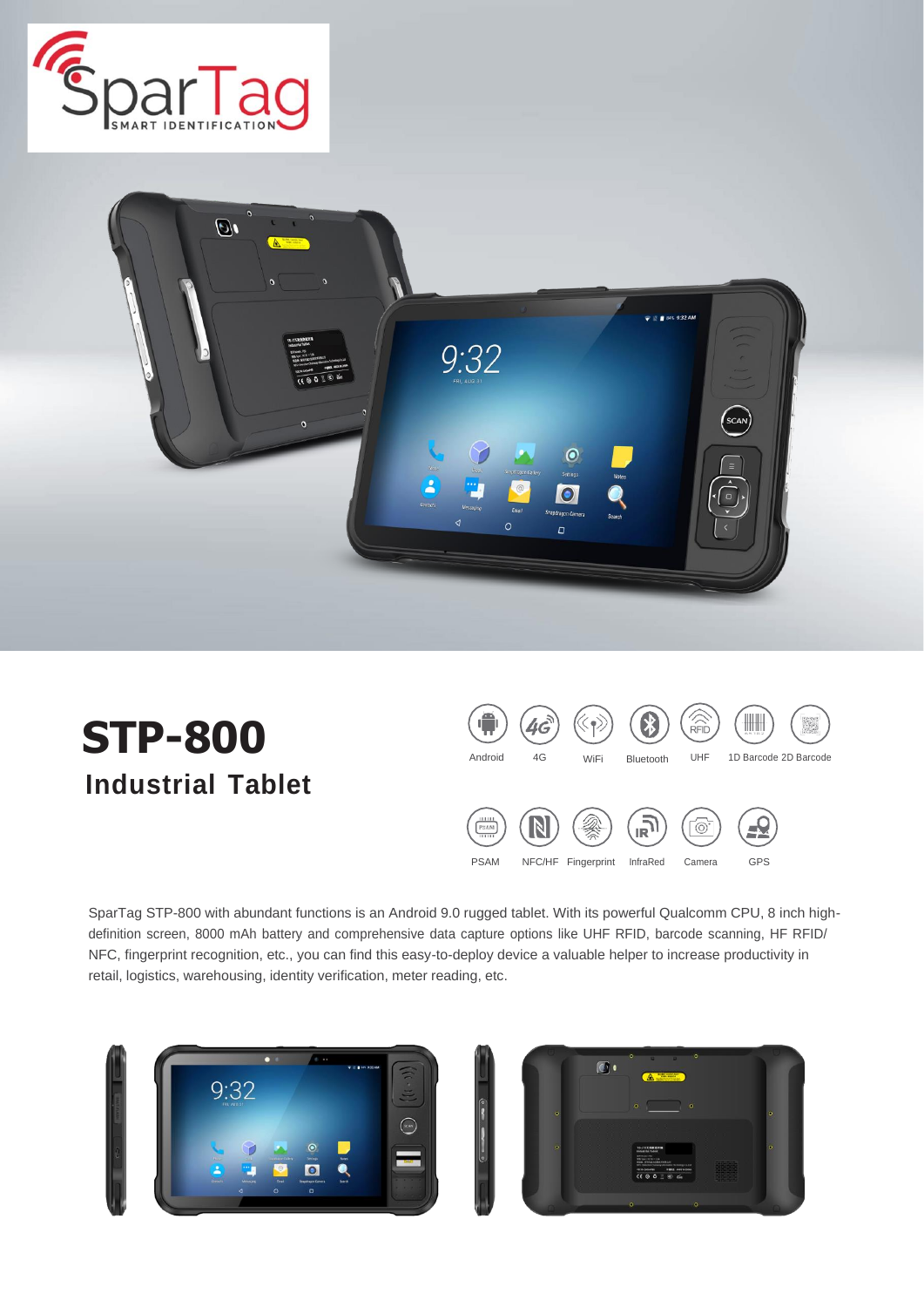## **Specification**

#### **Physical Characteristics**

| <b>Dimensions</b>     | 250.8 x 152.0 x 15.0 mm / 9.87 x 5.98 x 0.59 in. (for standard<br>version)                                                                                                                                       |  |
|-----------------------|------------------------------------------------------------------------------------------------------------------------------------------------------------------------------------------------------------------|--|
| Weight                | 700 g / 24.69 oz. (for standard version)                                                                                                                                                                         |  |
| Display               | 8" IPS LTPS 1920 x 1200 / IPS LTPS 1280 x 800                                                                                                                                                                    |  |
| <b>Touch Panel</b>    | Corning Gorilla Glass, multi-touch panel, gloves and wet hands<br>supported                                                                                                                                      |  |
| Power                 | Main battery: Li-ion, rechargeable, 8000 mAh<br>Standby: over 500 hours<br>Continuous use: over 10 hours (depending on user<br>environment)<br>Charging time: 5-7 hours (with standard AC adaptor and USB cable) |  |
| <b>Expansion Slot</b> | 1 slot for SIM card, 1 slot for SIM / TF card, Optional dual PSAM card<br>slots                                                                                                                                  |  |
| <b>Interfaces</b>     | USB 3.0 Type-C, OTG                                                                                                                                                                                              |  |
| Audio                 | Speaker, microphone                                                                                                                                                                                              |  |
| Keypad                | 1 front key, 1 volume key, 1 power key, direction key (Optional)                                                                                                                                                 |  |
| <b>Sensors</b>        | Gravity sensor, Gyroscope, Accelerometer sensor                                                                                                                                                                  |  |

#### **Performance**

| CPU       | Qualcomm 1.8 GHz Octa-core                |
|-----------|-------------------------------------------|
| RAM+ROM   | $3 GB + 32 GB$<br>4 GB + 64 GB (optional) |
| Expansion | Supports up to 128 GB Micro SD card       |

#### **Developing Environment**

| Operating<br>System     | Android 9.0; GMS, 90-day security updates, Android Enterprise,<br>Zero-Touch, FOTA, Soti MobiControl, SafeUEM supported |  |
|-------------------------|-------------------------------------------------------------------------------------------------------------------------|--|
| <b>SDK</b>              | SparTag Software Development Kit                                                                                        |  |
| Language                | Java                                                                                                                    |  |
| Tool                    | Eclipse / Android Studio                                                                                                |  |
| <b>User Environment</b> |                                                                                                                         |  |
|                         |                                                                                                                         |  |

| Operating Temp.         | -4 °F to 122 °F / -20 °C to 50 °C                                                   |  |
|-------------------------|-------------------------------------------------------------------------------------|--|
| Storage Temp.           | -40 °F to 158 °F / -40 °C to 70 °C                                                  |  |
| Humidity                | 5% RH - 95% RH non condensing                                                       |  |
| Drop<br>Specification   | Multiple 1.5 m / 4.9 ft drops to concrete across the<br>operating temperature range |  |
| Tumble<br>Specification | 500 x 0.5 m / 1.64 ft falls at room temperature                                     |  |
| Sealing                 | IP65 per IEC sealing specifications                                                 |  |
| <b>ESD</b>              | ±15 KV air discharge, ±8 KV conductive discharge                                    |  |
|                         |                                                                                     |  |

#### **Communication**

| <b>WLAN</b>                   | Support 802.11 a/b/g/n/ac/d/e/h/i/k/r/v,2.4G/5G dual-band, IPV4,IPV6;                                                                                                                |
|-------------------------------|--------------------------------------------------------------------------------------------------------------------------------------------------------------------------------------|
|                               | Fast roaming: PMKID caching, 802.11r, OKC;                                                                                                                                           |
|                               | Operating Channels: 2.4G(channel 1~13),<br>5G(channel 36,40,44,48,52,56,60,64,100,104,108,112,116,120,124,128,<br>132,136,140,144,49,153,157,161,165), Depends on local regulations; |
|                               | Security and Encryption: WEP, WPA/WPA2-PSK(TKIP and AES), WAPI-<br>PSK-EAP-TTLS.EAP-TLS. PEAP-MSCHAPv2. PEAP-LTS.PEAP-<br>GTC.etc.                                                   |
| <b>WWAN</b><br>(Europe, Asia) | 2G: B3/B5/B8                                                                                                                                                                         |
|                               | 3G: CDMA EVDO: BC0<br>TD-SCDMA: B34/B39<br>WCDMA: B1/B5/B8                                                                                                                           |
|                               | 4G: TDD-LTE: B38/B39/B40/B41<br>FDD-LTE: B1/B3/B5/B7/B8/B20                                                                                                                          |
| <b>WWAN(America)</b>          | 3G: B2/B4/B5                                                                                                                                                                         |
|                               | 4G: B2/B4/B5/B7/B12/B13/B17/B28b                                                                                                                                                     |

#### **Accessories** (See details in Accessory Guide)









Notice: Product specifications are subject to change without prior notice. / Model: P80 / Update Date: 2020-11-17

#### **SparTag Smart Identification**

| Vo-LTE                 | Support Vo-LTE HD video voice call                   |
|------------------------|------------------------------------------------------|
| Bluetooth              | Bluetooth 4.2/4.1+HS/4.0/3.0+HS/2.1+EDR              |
| <b>GNSS</b>            | GPS/AGPS, GLONASS, BeiDou, Galileo, internal antenna |
| <b>Data Collection</b> |                                                      |

| <b>Scan Engine</b> | Zebra SE4710 (standard), Zebra SE4850 (optional)                                                                                                                                                                         |
|--------------------|--------------------------------------------------------------------------------------------------------------------------------------------------------------------------------------------------------------------------|
| 1D Symbologies     | UPC/EAN, Code128, Code39, Code93, Code11,<br>Interleaved 2 of 5, Discrete 2 of 5, Chinese 2 of 5, Codabar, MSI,<br>RSS, etc.                                                                                             |
| 2D Symbologies     | PDF417, MicroPDF417, Composite, RSS, TLC-39, Datamatrix, QR<br>code, Micro QR code, Aztec, MaxiCode; Postal Codes: US PostNet,<br>US Planet, UK Postal, Australian Postal, Japan Postal, Dutch, Postal<br>$(KIX)$ , etc. |

**Barcode Scanning (Optional)**

**Rear Camera** | 13 MP Autofocus with flash

#### **RFID (Optional)**

#### **UHF**

**Camera**

**Front Camera** 8 MP

**Frequency** 865-868 MHz / 920-925 MHz / 902-928 MHz

\* For detailed specification, please check STP-800 UHF part.

#### **NFC/HF Frequency** 13.56 MHz **Protocol ISO14443A/B, ISO15693, NFC-IP1, NFC-IP2, etc.** Chips M1 card (S50, S70), CPU card, NFC tags, etc. **Range** 2-4 cm

#### **Fingerprint (Optional)**

#### **Option 1**

| Sensor | TCS1 / TCS2 Capacitive |
|--------|------------------------|
|        |                        |

#### **Option 2**

**Sensor Optical Morpho CBM-E3** 

\* For detailed specification, please check STP-800 Fingerprint part.

#### **InfraRed (Reserved)** Wavelength 940 nm **Frequency** 38 kHz **Range**  $> 4 m$ **Protocol** DLT\_645-2007, DLT\_645-1997

#### **PSAM (Optional)**

| 2 PSAM card slots<br><b>Card slot</b> |  |
|---------------------------------------|--|
| ISO7816<br>Protocol                   |  |